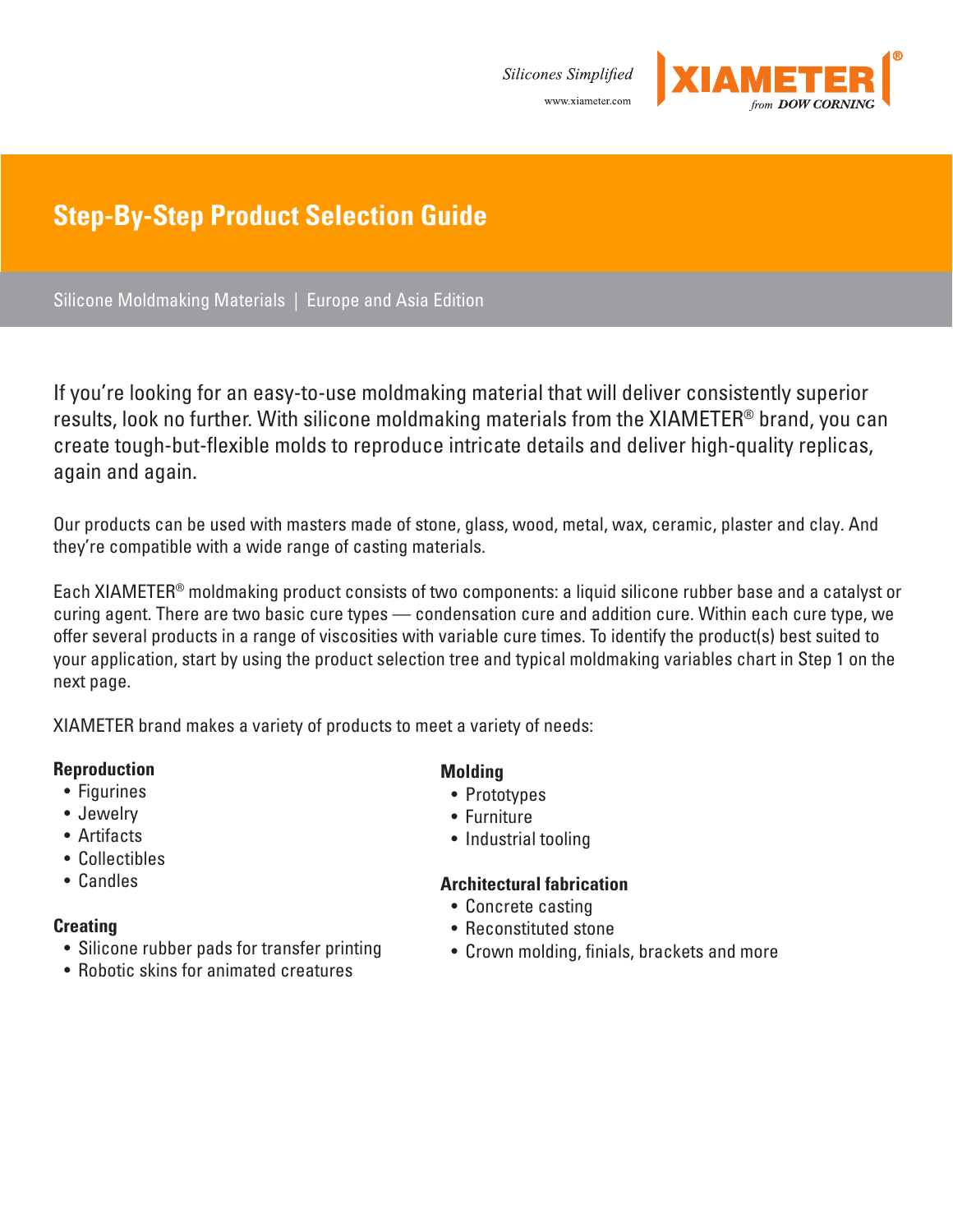# XIAMETER® Silicone Moldmaking Materials

• Are easy to use

**STEP** 

- Reproduce intricate details
- Hold severe undercuts
- Feature excellent release characteristics
- Provide good resistance to most chemicals
- Offer tailorable working times and cure rates
- Resist tearing with repeated use
- Are flexible to reduce demolding and stress problems
- Work in a wide range of service temperatures

| <b>Condensation Cure Products</b><br><b>XIAMETER<sup>®</sup> Brand Silicone Rubbers</b><br>pads<br>• Provide outstanding resistance to inhibition<br>• Use tin catalyst | • For molding figurines, decorative reproduction and making transfer<br>• Offer variable cure times at room temperature                                                                                        |                                                                                                                                                                                                     | <b>Addition Cure Products</b><br><b>XIAMETER<sup>®</sup> Brand Silicone Rubbers</b><br>For engineering design, prototyping, architectural fabrication, and<br>making transfer pads<br>Use platinum catalyst<br>Cure can be heat accelerated<br>Exhibit virtually no shrinkage when cured at room temperaturee<br>Offer better chemical resistance |                                                                                                                                                                      |                                                                                                                                             |  |  |  |
|-------------------------------------------------------------------------------------------------------------------------------------------------------------------------|----------------------------------------------------------------------------------------------------------------------------------------------------------------------------------------------------------------|-----------------------------------------------------------------------------------------------------------------------------------------------------------------------------------------------------|---------------------------------------------------------------------------------------------------------------------------------------------------------------------------------------------------------------------------------------------------------------------------------------------------------------------------------------------------|----------------------------------------------------------------------------------------------------------------------------------------------------------------------|---------------------------------------------------------------------------------------------------------------------------------------------|--|--|--|
| <b>RTV-3133 Base</b><br>General purpose, low<br>tear strength, low<br>durometer, white.                                                                                 | <b>RTV-3110 Base</b><br>General purpose, low<br>tear strength, medium<br>durometer, low mixed<br>viscosity, easy to work<br>with, fills tiny crevices,<br>vacuum de-airing<br>isn't always required,<br>white. | RTV-3496 Base<br>High tear strength, low<br>durometer, very good<br>resistance to polyester<br>resin, suited for<br>reproduction of<br>figurines.                                                   | RTV-4136-M Base<br>Medium tear<br>resistance, high<br>durometer, high<br>inhibition resistance,<br>demoldable in 16<br>hours, regal blue.                                                                                                                                                                                                         | RTV-4131-P1 Base and<br><b>Curing Agent</b><br>High tear strength,<br>suited for production<br>of print pads, can be<br>colored.                                     | RTV-4232-T2 Base and<br><b>Curing Agent</b><br>Translucent/colorless,<br>low viscosity, medium<br>durometer, high<br>inhibition resistance. |  |  |  |
| RTV-3481 Base<br>High tear strength, low<br>durometer. Well-suited<br>for one-part molds.                                                                               | RTV-3112 Base<br>General purpose, low<br>tear strength, high<br>durometer, white.                                                                                                                              | <b>RTV-3497 Base/</b><br><b>RTV-3081</b><br><b>Curing Agent</b><br>High tear strength, low<br>durometer, very good<br>resistance to polyester<br>resin, suited for<br>reproduction of<br>figurines. |                                                                                                                                                                                                                                                                                                                                                   | <b>RTV-4250-S Base</b><br>High tear resistance,<br>low durometer, low<br>viscosity, high<br>inhibition resistance,<br>high elongation.                               | <b>RTV-4232-T2 Base/</b><br><b>RTV-4232-T2 HD</b><br><b>Curing Agent</b><br>Higher durometer<br>version of XIAMETER®<br>RTV-4232-T2.        |  |  |  |
| RTV-3483 Base and<br><b>Curring Agent</b><br>Medium tear strength,<br>low durometer.                                                                                    | <b>RTV-3120 Base</b><br>Low tear strength, high<br>durometer, excellent<br>heat stability, red.                                                                                                                | <b>RTV-3498 Base/</b><br><b>RTV-3081</b><br><b>Curing Agent</b><br>High tear strength, low<br>durometer, very good<br>resistance to polyester<br>resin, suited for<br>reproduction of<br>figurines. |                                                                                                                                                                                                                                                                                                                                                   | RTV-4251-S2 Base and<br><b>Curing Agent</b><br>High tear resistance,<br>medium durometer<br>and low viscosity,<br>suited for reproduction<br>of reconstituted stone. | RTV-4234-T4 Base and<br><b>Curing Agent</b><br>High tear strength,<br>high durometer,<br>translucent, suited for<br>prototype design.       |  |  |  |
| RTV-3487 Base<br>Medium tear strength,<br>very low durometer,<br>low mixed viscosity.<br>Well-suited for one-<br>part molds.                                            |                                                                                                                                                                                                                |                                                                                                                                                                                                     |                                                                                                                                                                                                                                                                                                                                                   |                                                                                                                                                                      | RTV-4260-V Base and<br><b>Curing Agent</b><br>High tear strength,<br>high durometer, suited<br>for architectural and<br>prototype design.   |  |  |  |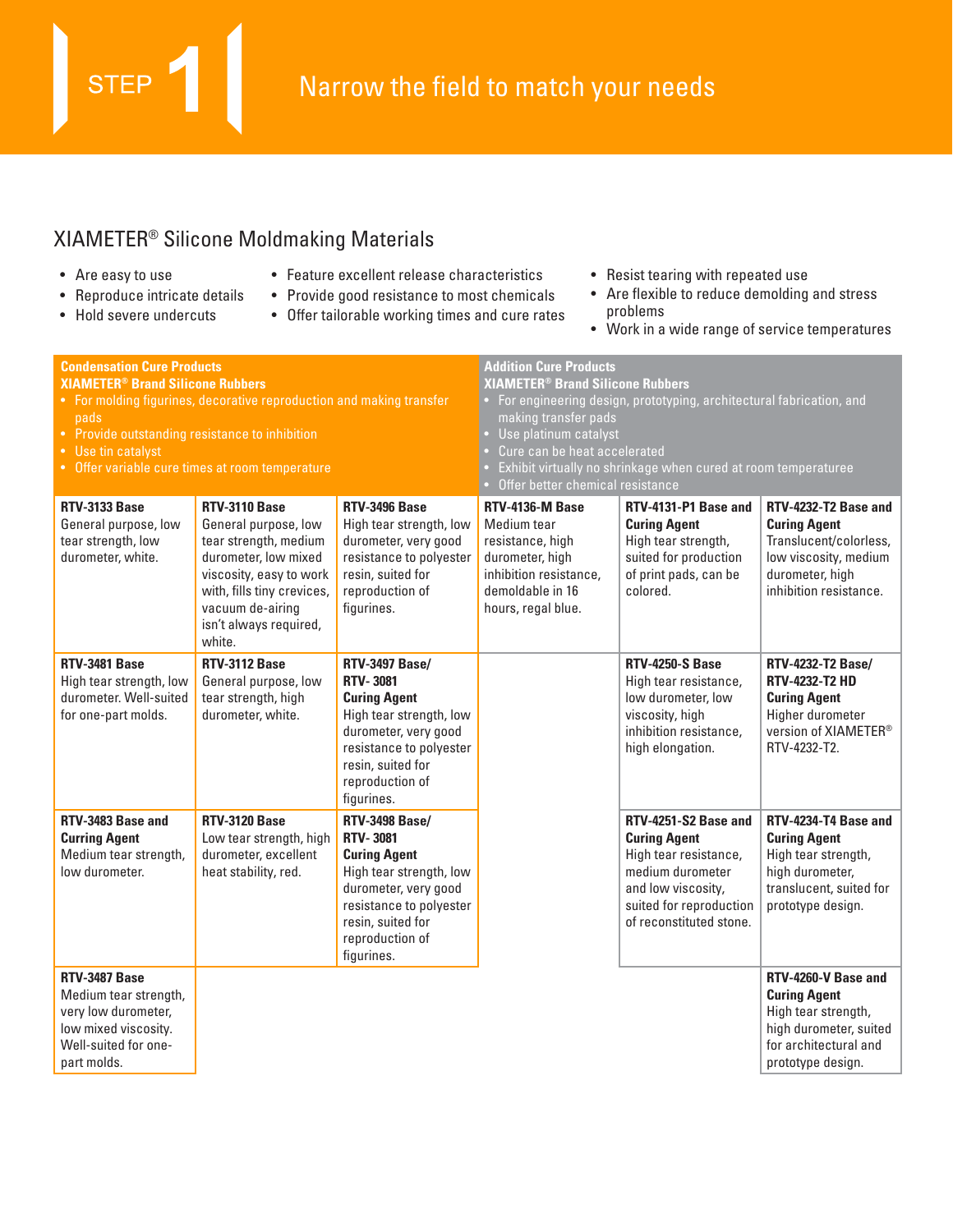# Typical Moldmaking Variables

|                                                  |           | <b>Condensation Cure Products</b>         |         |         |         |           |         | <b>Addition Cure Products</b> |         |            |               |                            |            |                            |                         |                         |            |
|--------------------------------------------------|-----------|-------------------------------------------|---------|---------|---------|-----------|---------|-------------------------------|---------|------------|---------------|----------------------------|------------|----------------------------|-------------------------|-------------------------|------------|
|                                                  |           | XIAMETER <sup>®</sup> RTV Silicone Rubber |         |         |         |           |         |                               |         |            |               |                            |            |                            |                         |                         |            |
|                                                  | 3481      | 3483                                      | 3487    | 3110    | 3112    | 3120      | 3133    | 3496                          | 3497    | 3498       | $4136 -$<br>M | $4131 -$<br>P <sub>1</sub> | 4250-<br>S | $4251 -$<br>S <sub>2</sub> | 4232-<br>T <sub>2</sub> | 4234-<br>T <sub>4</sub> | 4260-<br>V |
| <b>Pattern Characteristics</b>                   |           |                                           |         |         |         |           |         |                               |         |            |               |                            |            |                            |                         |                         |            |
| Simple, no undercuts                             | $\bullet$ |                                           |         |         |         | $\bullet$ | ●       | c                             |         |            | $\bullet$     |                            | $\bullet$  |                            | $\bullet$               |                         |            |
| Complex, some undercuts                          |           |                                           | ●       |         |         |           |         | $\bullet$                     |         |            | $\bullet$     |                            |            |                            |                         |                         |            |
| Complex, deep undercuts                          |           |                                           |         |         |         |           |         | c                             |         |            | $\circ$       |                            | ●          |                            | $\bullet$               |                         |            |
| Vertical surfaces, large or<br>immovable objects |           |                                           |         |         |         |           |         |                               |         |            |               |                            |            |                            |                         |                         |            |
| <b>Compatibility with Casting Materials</b>      |           |                                           |         |         |         |           |         |                               |         |            |               |                            |            |                            |                         |                         |            |
| Polyesters                                       | $\bullet$ |                                           | ●       | $\circ$ | $\circ$ | $\circ$   | $\circ$ | $\bullet$                     |         |            | $\circ$       |                            | $\bullet$  |                            | $\circ$                 | $\circ$                 | $\circ$    |
| Polyurethane, rigid                              |           |                                           | $\circ$ | $\circ$ | $\circ$ | $\circ$   | $\circ$ | $\circ$                       |         |            |               |                            |            |                            |                         |                         |            |
| Polyurethane, foam                               | $\circ$   | $\circ$                                   |         | $\circ$ | $\circ$ | $\circ$   | $\circ$ |                               | $\circ$ | $\bigcirc$ | $\bullet$     | $\circ$                    | $\circ$    | $\circ$                    | $\bullet$               |                         |            |
| Epoxies                                          |           |                                           |         | $\circ$ | $\circ$ | $\circ$   | $\circ$ |                               |         |            | $\circ$       | $\circ$                    | $\circ$    | $\circ$                    | $\circ$                 | $\circ$                 | $\circ$    |
| Low-melt metals                                  |           |                                           |         | $\circ$ | $\circ$ | ●         | $\circ$ |                               |         |            | $\circ$       | O                          | Ο          | O                          | $\circ$                 | $\circ$                 | Ο          |

● Recommended ○ Can be used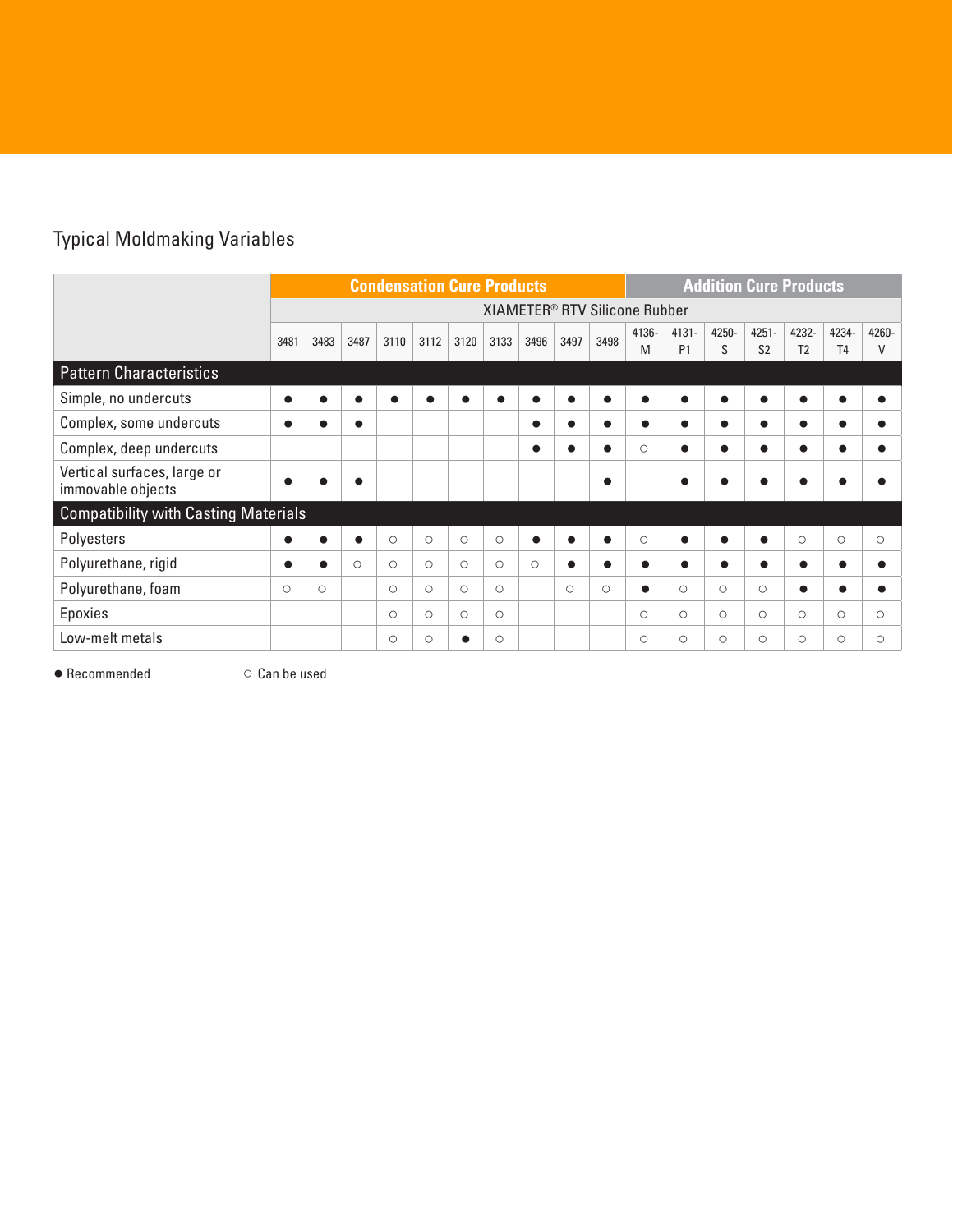# Take a closer look at your cure options

| <b>Working and Cure Times at Room</b><br>Temperature (73°F, 23°C)<br><b>Catalyst or Curing Agent</b> | Base/Catalyst<br>Mixing Ratio,<br>By Weight | Approximate<br>Working Time <sup>1</sup> | Approximate<br>Demold Time <sup>2</sup> |
|------------------------------------------------------------------------------------------------------|---------------------------------------------|------------------------------------------|-----------------------------------------|
| XIAMETER <sup>®</sup> RTV-3481 Base                                                                  |                                             |                                          |                                         |
| XIAMETER <sup>®</sup> RTV-3081 Curing Agent                                                          | 100:5                                       | $1.5 - 2$ hrs                            | 24 hrs                                  |
| XIAMETER® RTV-3081-R Curing Agent                                                                    | 100:5                                       | $1.5 - 2$ hrs                            | 24 hrs                                  |
| XIAMETER® RTV-3081-F Curing Agent                                                                    | 100:5                                       | $30 - 45$ min                            | 6 hrs                                   |
| XIAMETER <sup>®</sup> RTV-3081-VF Curing Agent                                                       | 100:5                                       | $8 - 10$ min                             | 2 hrs                                   |
| XIAMETER <sup>®</sup> RTV-3483 Kit                                                                   |                                             |                                          |                                         |
| XIAMETER® RTV-3083 Curing Agent                                                                      | 100:5                                       | $1.5 - 2$ hrs                            | 24 hrs                                  |
| XIAMETER® RTV-3487 Base                                                                              |                                             |                                          |                                         |
| XIAMETER <sup>®</sup> RTV-3087-S Curing Agent                                                        | 100:5                                       | $1.5 - 2$ hrs                            | 24 hrs                                  |
| XIAMETER® RTV-3110 Base                                                                              |                                             |                                          |                                         |
| XIAMETER <sup>®</sup> RTV-4250-S                                                                     | 10:1                                        | 2 hrs                                    | 7 hrs                                   |
|                                                                                                      | 20:1                                        | 3 hrs                                    | 12 hrs                                  |
| XIAMETER® RTV-3112 Base                                                                              |                                             |                                          |                                         |
| XIAMETER <sup>®</sup> RTV-4250-S                                                                     | 10:1                                        | 1 <sub>hr</sub>                          | 8 hrs                                   |
|                                                                                                      | 20:1                                        | 2 hrs                                    | 12 hrs                                  |
| XIAMETER® RTV-3120 Base                                                                              |                                             |                                          |                                         |
| XIAMETER® RTV-4250-S                                                                                 | 10:1                                        | 1 <sub>hr</sub>                          | 8 hrs                                   |
|                                                                                                      | 20:1                                        | 2 hrs                                    | 12 hrs                                  |
| XIAMETER® RTV-3133 Base                                                                              |                                             |                                          |                                         |
| XIAMETER <sup>®</sup> RTV-3081-F Curing Agent                                                        | 100:5                                       | $30 - 45$ min                            | 6 hrs                                   |
| XIAMETER® RTV-3496 Base                                                                              |                                             |                                          |                                         |
| XIAMETER <sup>®</sup> RTV-3081 Curing Agent                                                          | 100:5                                       | $2 - 3$ hrs                              | 24 hrs                                  |
| XIAMETER® RTV-3081-R Curing Agent                                                                    | 100:5                                       | $2 - 3$ hrs                              | 24 hrs                                  |
| XIAMETER® RTV-3081-F Curing Agent                                                                    | 100:5                                       | $1 - 1.5$ hrs                            | 8 hrs                                   |
| XIAMETER® RTV-3497 Base/RTV-3081 Curing Agent                                                        |                                             |                                          |                                         |
| XIAMETER <sup>®</sup> RTV-3081 Curing Agent                                                          | 100:5                                       | $2 - 3$ hrs                              | 24 hrs                                  |
| XIAMETER® RTV-3081-R Curing Agent                                                                    | 100:5                                       | $2 - 3$ hrs                              | 24 hrs                                  |
| XIAMETER® RTV-3081-F Curing Agent                                                                    | 100:5                                       | $1 - 1.5$ hrs                            | 8 hrs                                   |
| XIAMETER® RTV-3498 Base/RTV-3081 Curing Agent                                                        |                                             |                                          |                                         |
| XIAMETER® RTV-3081 Curing Agent                                                                      | 100:5                                       | $2 - 3$ hrs                              | 24 hrs                                  |
| XIAMETER® RTV-3081-R Curing Agent                                                                    | 100:5                                       | $2 - 3$ hrs                              | 24 hrs                                  |
| XIAMETER <sup>®</sup> RTV-3081-F Curing Agent                                                        | 100:5                                       | $1 - 1.5$ hrs                            | 8 hrs                                   |
| XIAMETER® Silicone Rubbers                                                                           |                                             |                                          |                                         |
| XIAMETER® RTV-4136-M Base                                                                            | 10:1                                        | 1 hr                                     | 16 hrs                                  |
| XIAMETER® RTV-4131-P1 Base and Curing Agent                                                          | 10:1                                        | 45 min                                   | 8 hrs                                   |
| XIAMETER® RTV-4250-S Base                                                                            | 10:1                                        | 45 min                                   | 7 hrs                                   |
| XIAMETER <sup>®</sup> RTV-4251-S2 Base and Curing Agent                                              | 10:1                                        | 1 <sub>hr</sub>                          | $6 - 8$ hrs                             |
| XIAMETER® RTV-4232-T2 Base and Curing Agent                                                          | 10:1                                        | $2.5$ hrs                                | 10 hrs                                  |
| XIAMETER <sup>®</sup> RTV-4232-T2 HD Curing Agent                                                    | 10:1                                        | 1 hr                                     | 12 hrs                                  |
| XIAMETER® RTV-4234-T4 Base and Curing Agent                                                          | 10:1                                        | $1.5$ hrs                                | 12 hrs                                  |
| XIAMETER <sup>®</sup> RTV-4234-T4 0 Curing Agent                                                     | 10:1                                        | $1.5$ hrs                                | 12 hrs                                  |
| XIAMETER <sup>®</sup> RTV-4260-V Base and Curing Agent                                               | 10:1                                        | $1 - 1.5$ hrs                            | $6 - 8$ hrs                             |

Once you've narrowed the field to a few materials, it's time to look at your cure options. XIAMETER® RTV high strength moldmaking silicone rubbers are available with a variety of curing agents to modify working and demold times. For unique conditions we offer:

• XIAMETER® RTV-3081-F curing agent for curing against sulfur-containing clays

Each XIAMETER® RTV addition cure silicone rubber base has its own special curing agent. For best results, these products should be used at the specified mix ratios. The chart at left can help you determine the mix ratios, working times and cure times most compatible with your equipment capabilities and application requirements.

1 The time it takes for the catalyzed mixture to become nonflowable. 2 The point at which the rubber can be demolded.

3 Refer to data sheet for off-ratio mixing that can result in adjusted working times.

These technical characteristics are typical properties. These values are not intended for use in preparing specifications.

Visit www.xiameter.com to order these products or to learn more.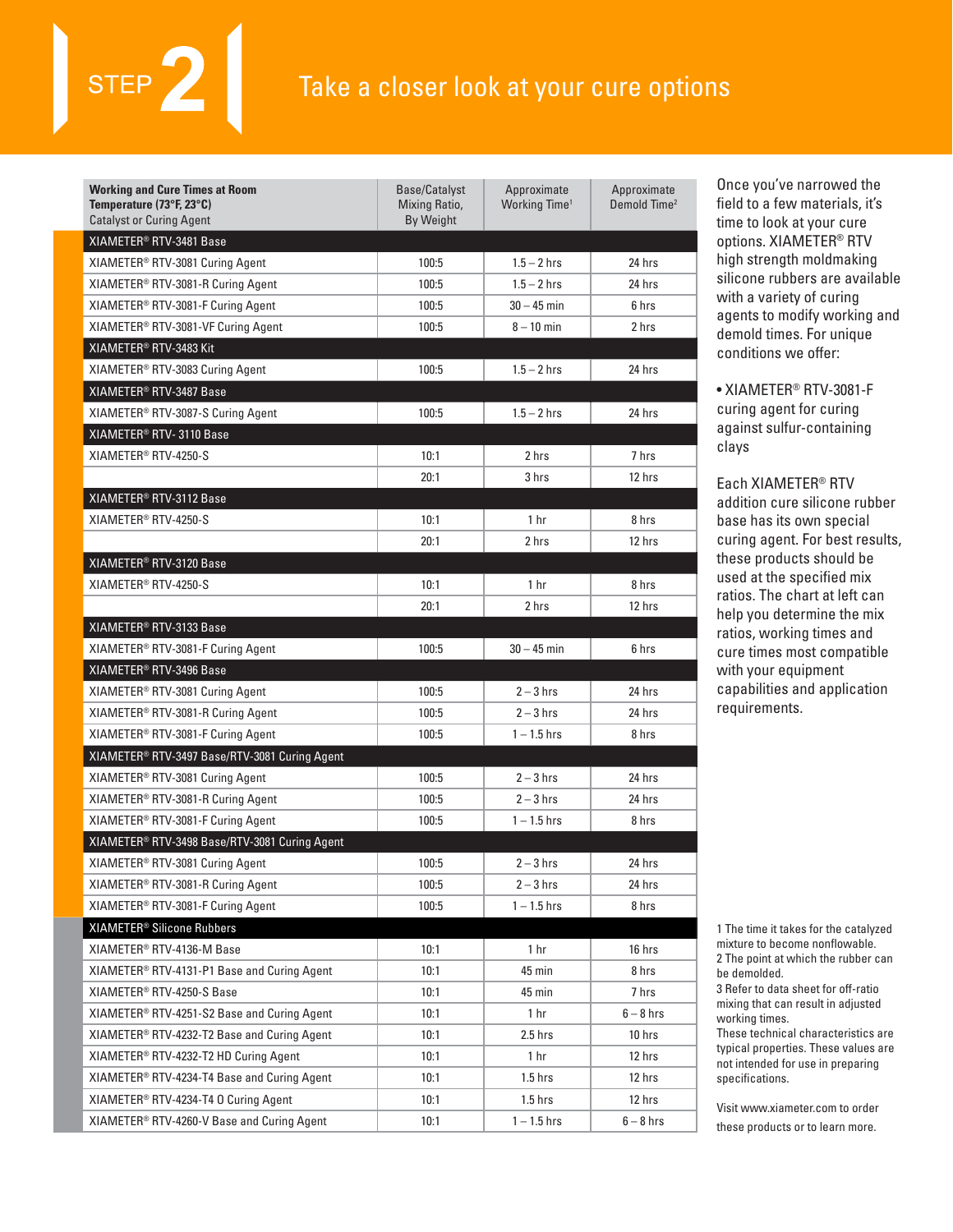When you've determined which products have the general performance and cure capabilities you need, review the following typical properties charts to see how these products match up with the specific properties you require.

# Typical Properties† Condensation Cure Materials

|                                           | <b>Moldmaking Silicone Rubber</b>                                             | <b>XIAMETER<sup>®</sup> High Strength</b> |                                   |                            |                            | <b>XIAMETER<sup>®</sup> Silicone Rubber</b> | <b>XIAMETER<sup>®</sup> Bases<sup>2</sup></b> |                                                           |                                                           |                                                           |
|-------------------------------------------|-------------------------------------------------------------------------------|-------------------------------------------|-----------------------------------|----------------------------|----------------------------|---------------------------------------------|-----------------------------------------------|-----------------------------------------------------------|-----------------------------------------------------------|-----------------------------------------------------------|
|                                           | RTV-3481                                                                      | RTV-3483                                  | RTV-3487                          | RTV-3110                   | RTV-3112                   | RTV-3120                                    | RTV-3133                                      | RTV-3496                                                  | RTV-3497                                                  | RTV-3498                                                  |
| <b>As Supplied</b>                        |                                                                               |                                           |                                   |                            |                            |                                             |                                               |                                                           |                                                           |                                                           |
| <b>Specific Gravity</b>                   | 1.21                                                                          | 1.16                                      | 1.15                              | 1.14                       | 1.30                       | 1.45                                        | 1.15                                          | 1.16                                                      | 1.21                                                      | 1.23                                                      |
| <b>Curing Agent Used</b>                  | RTV-3081.<br>RTV-3081-F,<br>RTV-3081-R.<br>RTV-3081-VF<br><b>Curing Agent</b> | RTV-3083<br>Curina<br>Agent               | RTV-<br>3087-S<br>Curing<br>Agent | RTV-<br>3010-S<br>Catalyst | RTV-<br>3010-S<br>Catalyst | RTV-<br>3010-S<br>Catalyst                  | RTV-3081-F<br>Curing<br>Agent                 | RTV-3081.<br>RTV-3081-F,<br>RTV-3081-R<br>Curing<br>Agent | RTV-3081.<br>RTV-3081-F,<br>RTV-3081-R<br>Curing<br>Agent | RTV-3081.<br>RTV-3081-F,<br>RTV-3081-R<br>Curing<br>Agent |
| As Catalyzed                              |                                                                               |                                           |                                   |                            |                            |                                             |                                               |                                                           |                                                           |                                                           |
| Appearance                                | All White                                                                     | White                                     | White                             | White                      | White                      | Red                                         | Beige                                         | Off White                                                 | Off White                                                 | Light<br>Beige                                            |
| Viscosity, mPa.s                          | $20.000 -$<br>36,400                                                          | 16,000                                    | 15,000                            | 16,000                     | 27,000                     | 30,500                                      | 20,000                                        | 11,400-<br>14,600                                         | 16,200-<br>19,000                                         | 14,700-<br>17,100                                         |
| As-Cured Physical Properties <sup>1</sup> |                                                                               |                                           |                                   |                            |                            |                                             |                                               |                                                           |                                                           |                                                           |
| Durometer Hardness,<br>Shore A, points    | 24, 23, 19, 25                                                                | 13                                        | 8                                 | 45                         | 58                         | 56                                          | 16                                            | 13, 15, 12                                                | 23, 24, 18                                                | 28, 27, 23                                                |
| Tensile Strength, MPa                     | 4.7, 4.6, 4.6,<br>4.1                                                         | 3.9                                       | 2.6                               | 2.7                        | 4.4                        | 4.0                                         | 3.2                                           | 3.6, 3.7,<br>4.0                                          | 4.8, 4.8,<br>4.2                                          | 4.9, 4.7,<br>4.9                                          |
| Elongation, percent                       | 544, 543,<br>622, 438                                                         | 680                                       | 650                               | 170                        | 127                        | 128                                         | 534                                           | 689, 585,<br>765                                          | 568, 528,<br>582                                          | 537, 483,<br>568                                          |
| Tear Strength die B,<br>N/mm              | 26, 24, 26, 25                                                                | 25                                        | 13                                | < 5                        | $\langle$ 7                | 7                                           | < 5                                           | 28, 28, 27                                                | 23, 25, 27                                                | 30, 23, 27                                                |
| Linear Shrink, percent                    | $0.2 - 0.4$ (all)                                                             | $0.2 - 0.4$                               | $0.2 - 0.4$                       | $0.2 - 0.4$                | $0.4 - 0.6$                | $\overline{\phantom{0}}$                    | $0.2 - 0.4$                                   | $0.2 - 0.4$<br>(all)                                      | $0.2 - 0.4$<br>(all)                                      | $0.2 - 0.4$<br>$\text{(all)}$                             |

† These values are not intended for use in preparing specifications.

1 Based on sample thickness of 125 mils, cured 24 hours at room temperature.

2 Cured for 7 days @ 23°C (73°F).

**STEP**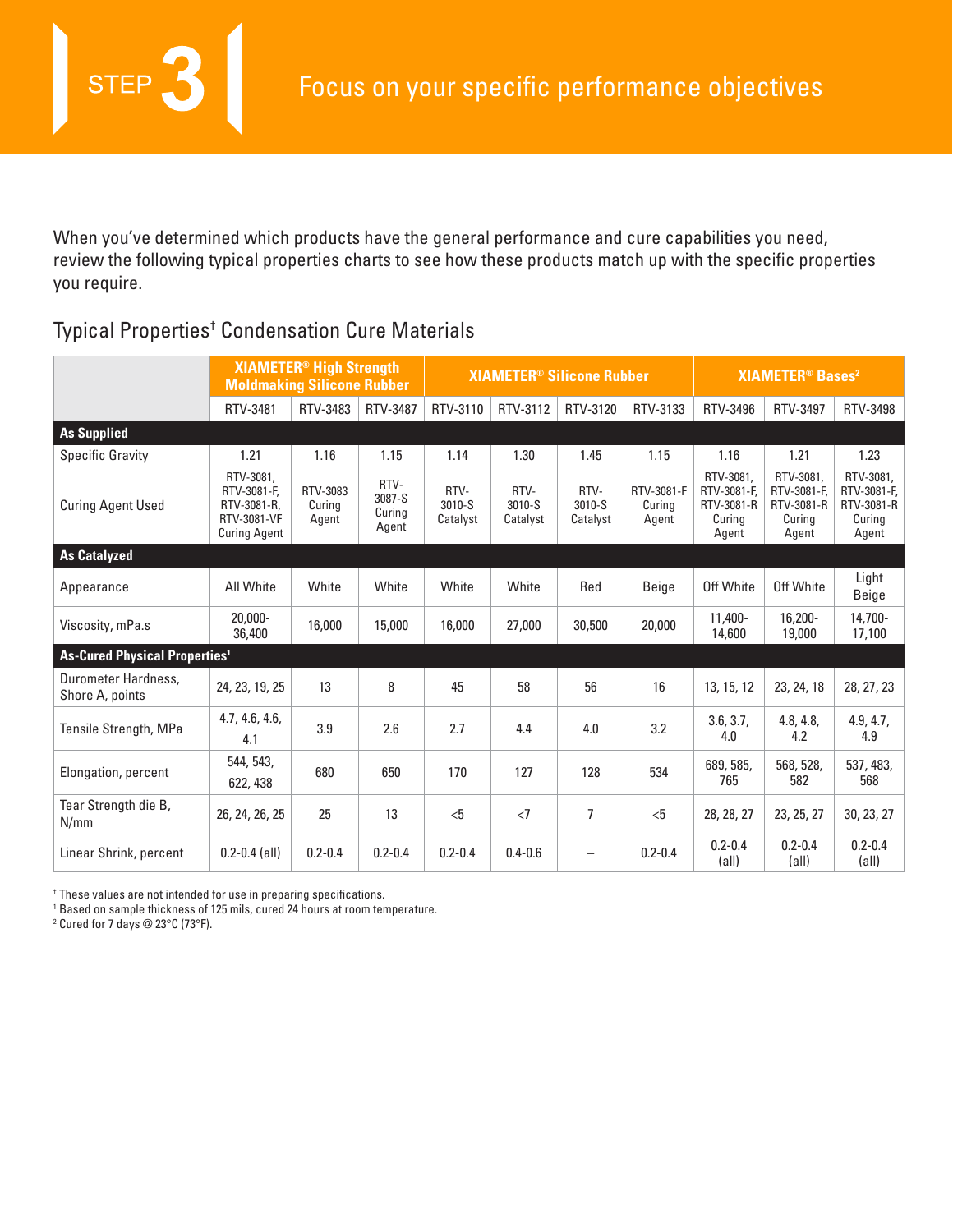# Typical Properties† Addition Cure Materials

**STEP** 

|                                           | <b>XIAMETER<sup>®</sup> Silicone Rubber</b> |                  |                  |                  |                 |                                      |                  |                                |                  |  |  |
|-------------------------------------------|---------------------------------------------|------------------|------------------|------------------|-----------------|--------------------------------------|------------------|--------------------------------|------------------|--|--|
|                                           | RTV-<br>4136-M                              | RTV-<br>4131-P1  | RTV-<br>4250-S   | RTV-<br>4251-S2  | RTV-<br>4232-T2 | RTV-<br>4232-T2<br>HDCA <sup>3</sup> | RTV-<br>4234-T4  | RTV-<br>4234-T4 0 <sup>4</sup> | RTV-<br>4260-V   |  |  |
| <b>As Supplied</b>                        |                                             |                  |                  |                  |                 |                                      |                  |                                |                  |  |  |
| <b>Specific Gravity</b>                   | 1.29                                        | 1.12             | 1.12             | 1.13             | 1.12            | 1.12                                 | 1.1              | 1.1                            | 1.35             |  |  |
| <b>As Catalyzed</b>                       |                                             |                  |                  |                  |                 |                                      |                  |                                |                  |  |  |
| Appearance                                | <b>Regal Blue</b>                           | Off White        | Green            | Off White        | Translucent     | Translucent                          | Translucent      | Translucent                    | Purple           |  |  |
| Viscosity, mPa.s                          | 90,000                                      | 13,500           | 12,800           | 12,000           | 55,000          | 55,000                               | 35,000           | 35,000                         | 19,000           |  |  |
| As-Cured Physical Properties <sup>1</sup> |                                             |                  |                  |                  |                 |                                      |                  |                                |                  |  |  |
| Durometer Hardness,<br>Shore A, points    | 59                                          | 25               | 26               | 20               | 42              | $47 - 53$                            | 40               | 40                             | 38               |  |  |
| Tensile Strength, psi                     | 4.5                                         | 7.5              | 6.9              | 6.3              | 5.5             | $5.5 - 6.9$                          | 6.7              | 6.5                            | 6.3              |  |  |
| Elongation, percent                       | 250                                         | 850              | 900              | 600              | 300             | 250                                  | 400              | 375                            | 500              |  |  |
| Tear Strength die B, psi                  | 16                                          | 23               | 25               | 23               | 21              | $23 - 25$                            | 27               | 32                             | 32               |  |  |
| <b>Linear Shrink, percent</b>             |                                             |                  |                  |                  |                 |                                      |                  |                                |                  |  |  |
| After 24 hrs @ 25°C (77°F)                | Nil <sup>2</sup>                            | Nil <sup>2</sup> | Nil <sup>2</sup> | Nil <sup>2</sup> | Ni <sup>2</sup> | Nil <sup>2</sup>                     | Nil <sup>2</sup> | Nil <sup>2</sup>               | Nil <sup>2</sup> |  |  |
| After 7 days $\oslash$ 25°C (77°F)        | 0.1                                         | 0.1              | 0.1              | 0.1              | 0.1             | 0.1                                  | 0.1              | 0.1                            | 0.1              |  |  |

† These values are not intended for use in preparing specifications.

<sup>1</sup> Based on sample thickness of 125 mils, cured 24 hours at room temperature.<br><sup>2</sup> Shrinkage not measurable after curing 24 hours at room temperature.

<sup>2</sup> Shrinkage not measurable after curing 24 hours at room temperature.

3 T2 HDCA — RTV-4232-T2 Base/RTV-4232-T2 High Durometer Curing Agent; Cure 2 hrs @ 60°C (140°F).

4 T4 O — RTV-4234-T4 Base/RTV-4234-T4 O Curing Agent.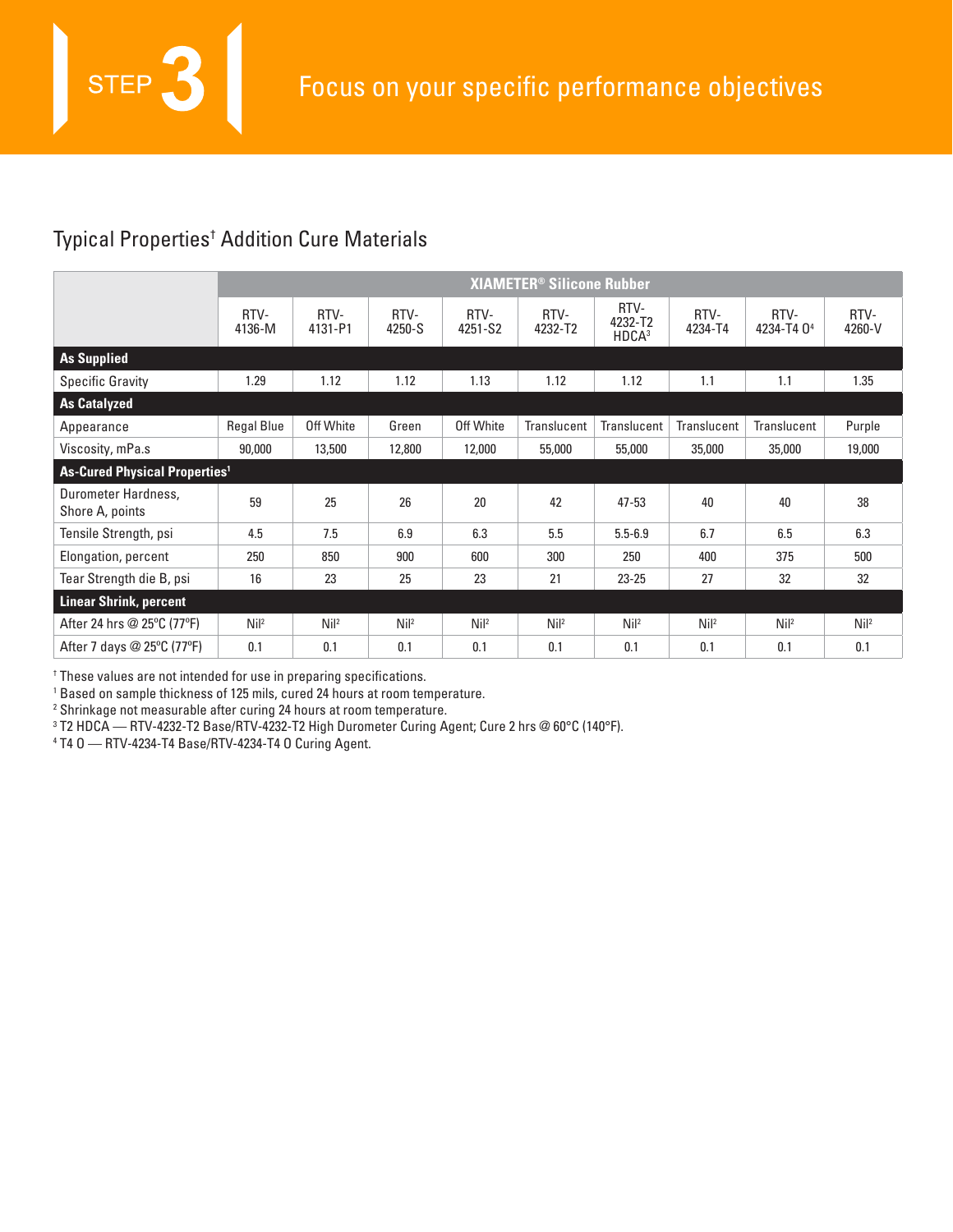# Two brands to serve you

Whether you need industry-leading innovation or greater cost efficiency, Dow Corning can help. Dow Corning® brand solutions are dedicated to meeting your needs for specialty materials, collaborative problem-solving and innovation support. Learn how we can help you at **dowcorning.com**.

If you need to buy high-quality, standard silicone materials at market-based prices, we can help you achieve that through our web-enabled XIAMETER® brand and business model. Learn more at **www.xiameter.com**.

## **Dow Corning® 732 Multipurpose Sealant, Clear**∆**:**

This one-part adhesive cures at room temperature and can be used to repair torn molds.

### **Dow Corning<sup>®</sup> 734 Flowable Sealant**<sup>∆</sup>:

This one-part room-temperature coating can be used for painting silicone robotic skins. It can be easily pigmented and diluted with solvents.

### **Syl-Off® 4000 Catalyst:**

This cure accelerator can be used to speed room-temperature cure of all addition cure (platinum cure) moldmaking silicone rubbers. It can also be used as a surface treatment to prevent inhibition.

## **XIAMETER® PMX-200 Silicone Fluid 50CS:**

This product can be used as a thinner to lower mixed viscosity and also to adjust the hardness of the cured silicone. It can also be used as a release agent. Users must conduct their own trials to establish the optimum silicone oil viscosity and amount to meet their specific need.

### **XIAMETER® RTV-3011 Thixo Additive:**

XIAMETER RTV-3011 Thixo Additive can be used with XIAMETER RTV-3481, 3483, 3487, 3498, RTV-4131-P1, RTV-4250-S, RTV-4251-S2, RTV-4232-T2, RTV-4234-T4 and RTV-4260-V products. Adding 1%-3% of this additive will give them a paste-like consistency. After applying and curing a thin layer of moldmaking material base without the additive, a thicker layer can be applied with a spatula, e.g., on vertical surfaces, to obtain the final mold. When stored below 20ºC (68°F), XIAMETER RTV-3011 Thixo Additive may solidify; apply heat to re-liquefy by placing the closed container into hot water.

<sup>∆</sup> While this product is a Dow Corning® brand product, it is sold via the XIAMETER® Web-enabled business model from Dow Corning. Visit www.xiameter.com to order these products or to learn more.